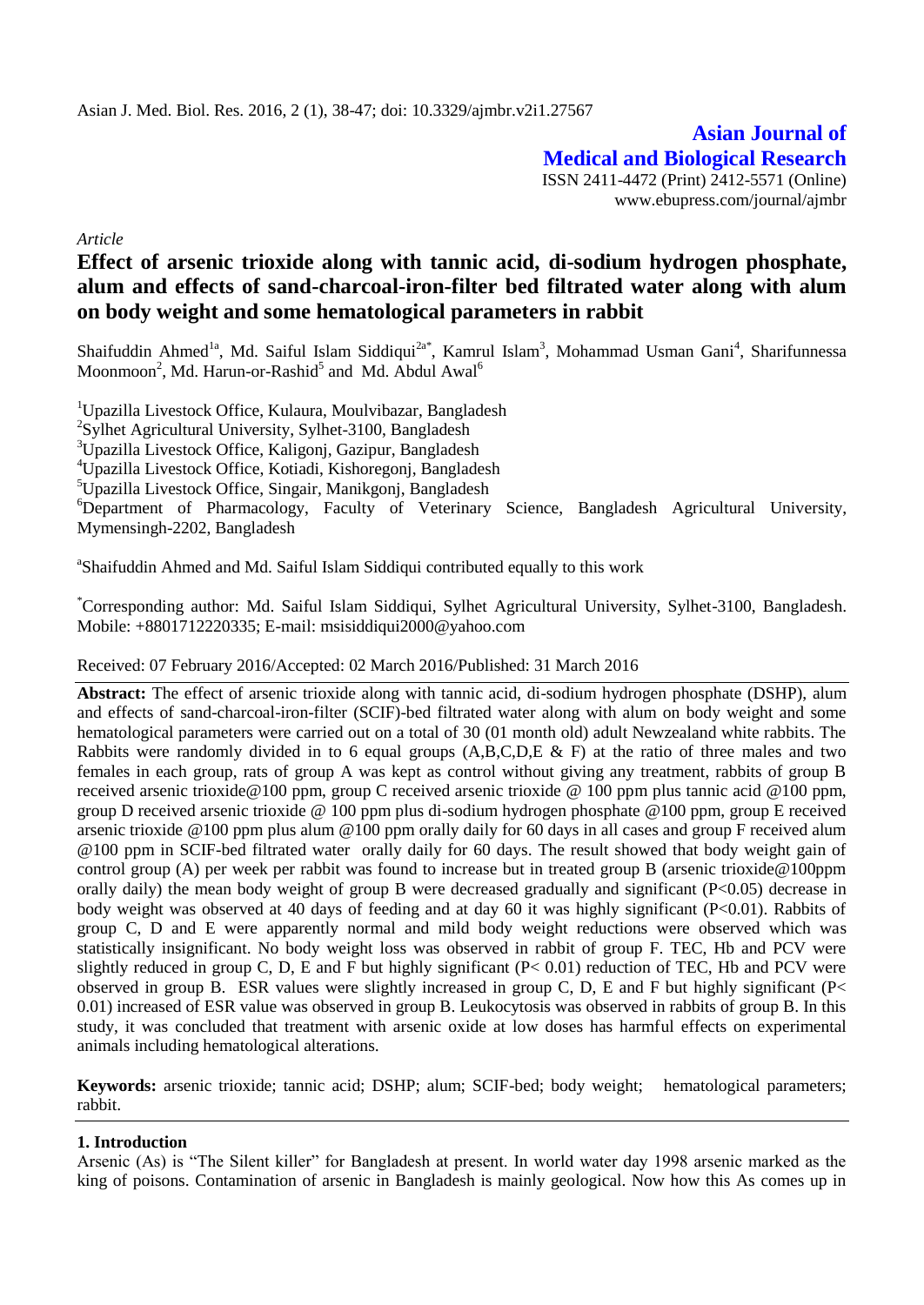drinking water is not fully understood but the experts opinion suggest that during the dry season (October-April) the water level of the country goes down due to non-recharge and excessive extraction of ground water every year but when the lost water is not replaced by rain water. The ground water contamination by As in Bangladesh was first identified in 1993 at Chapai-Nawabgonj district. The arsenic disaster of Bangladesh has been called the most terrible environmental catastrophe of the twentyfirst century. WHO described the condition as "the largest mass poisoning of a population in history" (WHO, 2001). About 85 million people are at risk of drinking arsenic contaminated water and foodstuffs (Hossain, 2006; Wahidur, 2006). In a recent report, Chakraborti *et al*. (2010) showed that hand tube wells of the tableland and hill tract regions of Bangladesh are primarily free from arsenic contamination, while the flood plain and deltaic region including the coastal region are highly contaminated with arsenic. The arsenic contamination of drinking water may also be due to industrial pollution. In Bangladesh, the arsenic concentration in drinking water is alarmingly higher than the standard set by WHO. Together with the poor socioeconomic and nutritional status of the population, the chronic exposure to arsenic in drinking water is causing widespread health hazards in both man and animals in Bangladesh. Drinking water normally contains inorganic arsenic as arsenate (As(V)) and arsenite (As(III)). Inorganic arsenic is more dangerous than many other toxic substances. It is four times as toxic as mercury. Anyone who drinks arsenic in water at 60 parts per million (ppm) will soon die. But, organic arsenic in food is less toxic than inorganic arsenic. Most of the ingested arsenic is excreted from the body through urine, stool, skin, hair, and nail. Nonetheless, if the ingestion of arsenic through drinking water is very high, then our body normally cannot escape its toxic effects. Arsenic is deposited in tissues and causes oxidative stress to cells resulting in multiple organ dysfunctions. Arsenic poisoning has previously been considered as one of the most common causes of toxicity in domestic animals and birds (Selby *et al.*, 1977; Doyle & Spaulding, 1978; Jubb *et al.*, 1985; Bazargani *et al.*, 2007). Water and forage containing high concentrations of arsenic are the main ways through which arsenic enters the animal body, consequently gets into the human food chain, and may cause poisoning in humans and animals. Arsenic remains one of the most important carcinogens and diabetogenics in human (Eisler, 1988; Biswas *et al.*, 2000; Mukherjee *et al.*, 2004; Rana *et al.*, 2010). Nowadays it is, after lead considered the most common toxic heavy metal affecting domestic animals (Selby *et al.*, 1977; Doyle & Spaulding, 1978; Bazargani *et al.*, 2007). Arsenic poisoning may occur as peracute, acute, subacute or chronic form. While sudden death without particular clinical signs may occur in the peracute form of poisoning, acute and subacute forms are associated with severe gastroenteritis. Chronic poisoning causes ill thrift, weakness and inability, milk reduction and abortion (Selby *et al.*, 1977; Bazargani *et al.*, 2007; Radostits *et al.*, 2007). Presence of this metal in water has been reported from different countries such as USA, Canada, Mexico, Argentina, Chile, Poland, Japan, China, Taiwan, Nepal, Vietnam, Bangladesh, India and Iran (Wang *et al.*, 2002; Mandal & Suzuki, 2002; Ng *et al.*, 2003; Hosseinpourfeizi *et al.*, 2007; Mosaferi *et al.*, 2008;). Several cases of chronic arsenic poisoning in humans have been reported from Iran (Hosseinpourfeizi *et al.*, 2007; Mosaferi *et al.*, 2008), there is, however, only one animal report from an industrial cattle farm (Bazargani *et al.*, 2007). In Bangladesh there is no available data in this context, so this research work has been carried out to study the effect of arsenic trioxide along with tannic acid, DSHP, alum and effects of SCIF-bed filtrated water along with alum on body weight and some hematological parameters in rabbit.

### **2. Materials and Methods**

### **2.1. Experimental animals**

One month old thirty apparently healthy adult Newzealand white rabbits (Oryctolagus cuniculus) weighing between 250-450 g were purchased from a local private farm of Muktagacha, Mymensingh, Bangladesh and brought to the Experimental Pharmacology and Toxicology laboratory at Bangladesh Agricultural University (BAU) for the present study. After two weeks of acclimatization animals were segregated on the basis of their age and body weight without significant differences. They were housed throughout the entire period of study in well ventilated animal house at a room temperature of 23  $\pm 10^{\circ}$  and were supplied with standard ration formulated by ICDDRB, Dhaka and supplied fresh water *ad libitum*.

#### **2.2. SCIF –bed filtered water**

Sand-Charcoal-Iron-Filter (SCIF) bed was developed and used as arsenic purifying system. The artificially As contaminated water was passed sequentially four times through SCIF bed. The filtrated water was collected and examined by using Merck Arsen test kit and was used in the study.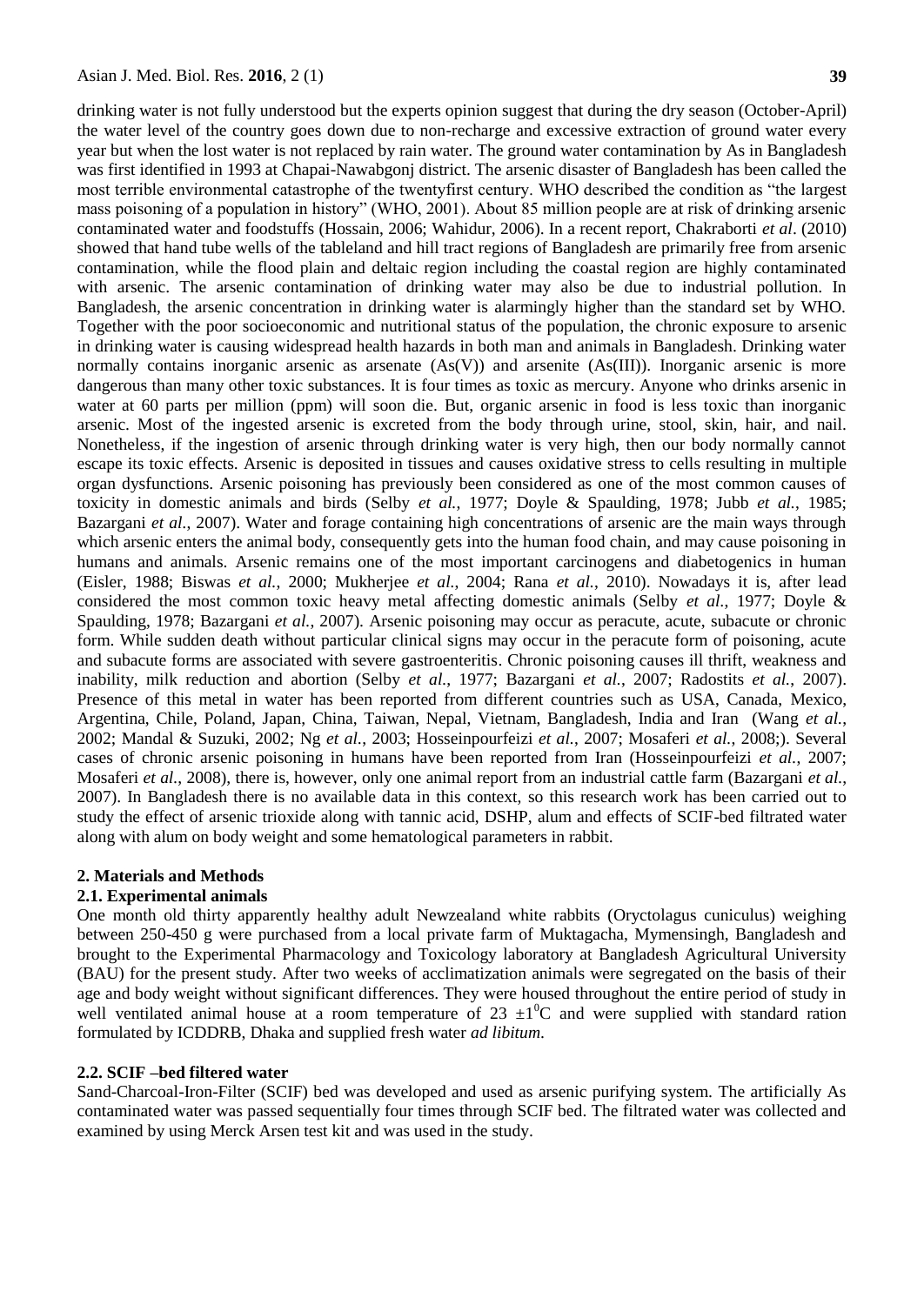# **2.3. Experimental chemicals**

The alum, tannic acid, activated charcoal (Merck KGa, Darmstadt, Germany), wood charcoal (kat koila), sand were collected from local source and the Arsenic trioxide  $(AS_2O_3)$ . MW 197.84g/mol; product No. 37274, Loba chemic pvt ltd, Mumbai, India), di-sodium hydrogen phosphate (Merck, India), iron oxide (BDH Lab., poole, England) were collected from Dhaka for this study.

# **2.4. Experimental design**

The Rabbits were randomly divided in to 6 equal groups (A,B,C,D,E & F) at the ratio of three males and two females in each group, rats of group A was kept as control without giving any treatment, rabbits of group B received arsenic trioxide@100ppm, group C received arsenic trioxide@100ppm plus tannic acid@100ppm, group D received arsenic trioxide@100ppm plus di-sodium hydrogen phosphate@100ppm, group E received arsenic trioxide@100ppm plus alum@100ppm and group F received alum@100ppm in SCIF-bed filtrated water orally daily for 60 days in each cases. Prior to segregation, initial body weight of each rabbit was recorded and kept group wise in cages. After treatment all the rabbit were kept under close observation for a whole period of study and all the parameters (body weight gain or loss, hematological parameters eg. TEC, TLC, Hb%, PCV and ESR was recorded before and during treatment at specific time intervals.

# **2.5. Measurement of body weight**

The body weight of each rabbit was measured just before starting of treatment and body weight gain or loss was recorded in each 10 days interval up to sacrificing of the animals.

# **2.6. Procedures for the collection of blood sample for measuring hematological parameters**

Blood was collected just before treatment i.e. day 0 and during treatment on day 20, 40 and day 60 directly from marginal ear vein of rabbit. Immediately after collection blood was transferred to sterile tube containing anticoagulant (4% sodium citrate solution) at a ratio of 1:10 and used for determination of different hematological parameters.

# **2.7. Hematological parameters**

Total erythrocyte count (TEC), total leukocyte count (TLC), hemoglobin content (gm%), erythrocyte sedimentation rate (ESR), packed cell volume (PCV) were determined as per methods cited by Coffin (1955).

## **2.7.1. Determination of total erythrocyte count (TEC)**

The blood was sucked by the red pipette up to 0.5 mark of the pipette. Then the tip of the pipette was placed in to red cell diluting fluid and the pipette was filled with the fluid up to 101 mark. The contents of the pipette were mixed thoroughly by shaking with 8-knot motion for 3-5 minutes. The counting chamber was placed with cover glass under microscope using low power (10X) objective and a small drop of fluid was placed properly on the counting chamber. The cells were counted from the recognized 80 small squares under high power objectives (40X). After completion of counting total cells, the number of RBC recorded from the supplied samples were expressed as, No. of cells counted x 10,000 and the result was expressed in million/mm<sup>3</sup>.

# **2.7.2. Determination of total leukocyte count (TLC)**

Well mixed blood was drawn up to 0.5 mark of white blood cell pipette. The diluting fluid (N/10 HCL) was filled up to the 11 mark of the pipette and the contents were thoroughly mixed for 2 minutes. The counting chamber was then placed properly and filled with one drop of fluid and examined under low power (10X) objective. The leukocytes in the four large squares (each 1 square mm) of the counting chamber were counted. The number of WBC was calculated as follows: No. of WBC= No. of cell counted x 50. The result was expressed in thousand  $/mm<sup>3</sup>$ .

## **2.7.3. Determination of hemoglobin content (gm%)**

The N/10 HCL solution was taken in a graduated diluting tube up to 2 marks with the help of a dropper. Citrated well homogenized blood was then drawn in to Sahli pipette up to 20 µl mark. The blood of the pipette was immediately transferred in to the diluting tube containing HCl solution. This blood and acid were thoroughly mixed by a glass stirrer in to the diluting tube so that acid hematin mixture is formed. The tube containing acid hematin mixture was kept standing in the comparator for 5 minutes and distilled water was added drop by drop. The solution was mixed well with a stirrer untill the color of mixture resembled the standard color of the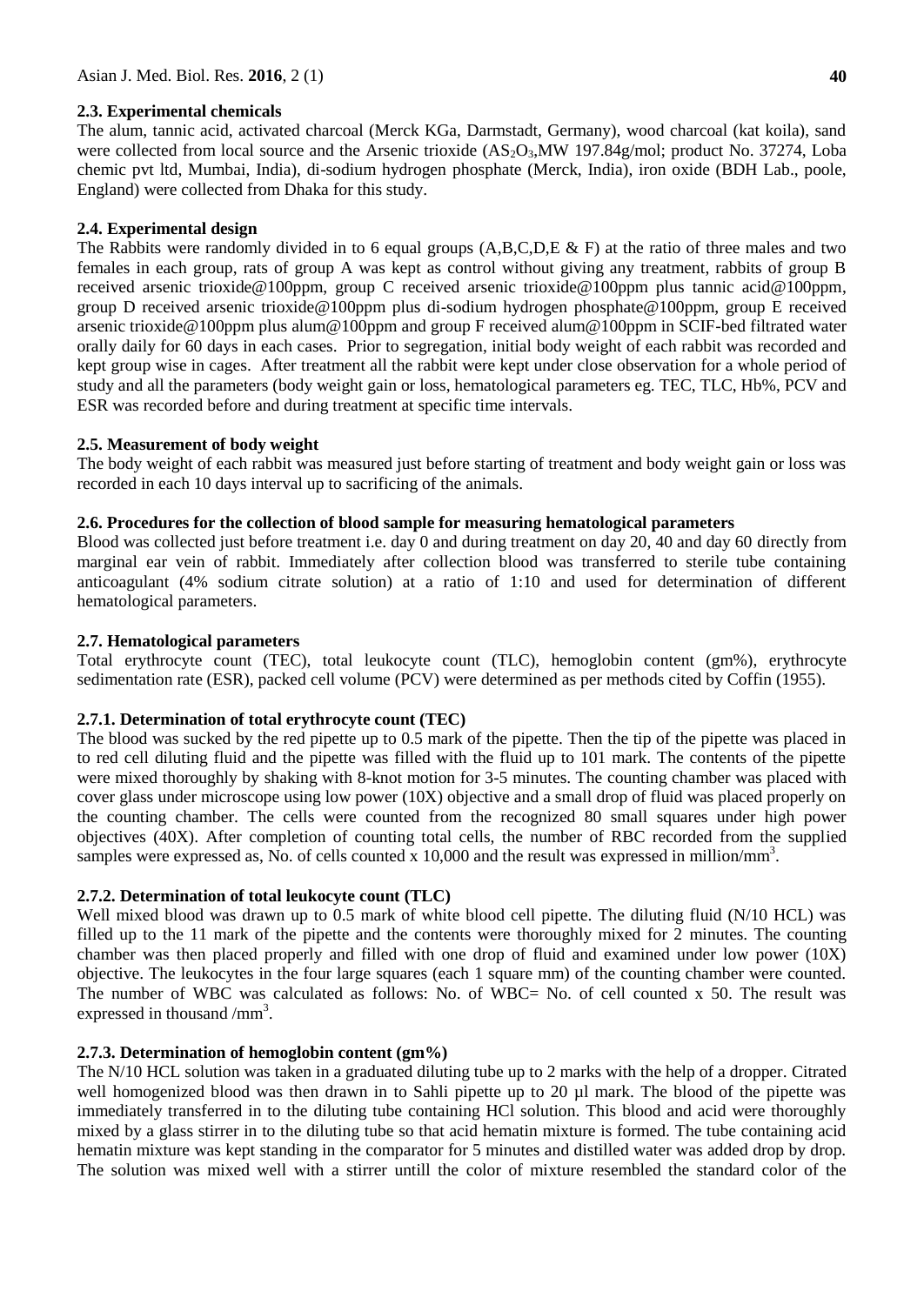comparator. The result was read in daylight observing the height of the liquid in the tube considering the lower meniscus of the liquid column. The result was then expressed in gm%.

## **2.7.4. Erythrocyte sedimentation rate (ESR)**

The fresh anticoagulated blood was taken in to the Wintrobe hematocrit tube by using special loading pipette exactly up to 0 mark. Then the filled tubes were placed vertically undisturbed the wooden rack for one hour and then ESR was recorded from the top of the pipette and expressed in mm in first hour.

# **2.7.5. Packed cell volume (PCV)**

Blood filled Wintrobe hematocrit tube was centrifuged for 30 minutes@3000rpm. Then the hematocrit or PCV was recorded, the percent volume occupied by the hematocrit was calculated by the following formula as described by Coffin (1955).

PCV% =Height of the red cell volume in cm/Height of total blood in cm x 100

## **2.8. Statistical analysis**

Collected data were statistically analyzed by the computer using statistical package programme MSTAT-C developed by Russel (1996). A one way ANOVA was made by F variance test.

# **3. Results and Discussion**

# **3.1. Effect on body weight**

The mean body weight of rabbits of group  $F (+9.15%)$  significantly increased as like control group (group-A) (+6.79%) which was statistically significant (P<0.01). In group B significant decreased of body weight was observed on 60 days of arsenic trioxide feeding which was statistically highly significant (P<0.01). The body weight of group C, D and E was slightly increased on 60 days of arsenic trioxide feeding in combination with tannic acid, DHSP and alum respectively but were statistically not significant (Table-1). The mean body weight of group B were decreased gradually and significant (P<0.05) decrease in body weight was observed at 40 days of feeding and at day 60 it was highly significant (P<0.01) .The similar result on body weight was observed by many other workers (Byron 1967; Suren, 1977; confer 1980). Rabbits of group C,D and E were apparently normal and mild body weight reduction were observed at the last part of the experiment which was statistically insignificant, this might be due to the interaction of arsenic oxide with other chemicals like tannic acid, DSHP and alum used in those groups respectively. No loss of body weight in rabbits of group F were observed during the whole experiment period might be due to supplied SCIF bed filtrated water with alum which indicates the successful use of SCIF bed to filtrate arsenic contaminated water as arsenic purifying system. The results of this study was in agreement with the findings of a research conducted by Khan *et al.,*2014 on mice, ducklings and broiler chicken in Pakistan.

# **3.2. Effect on hematological parameters**

## **3.2.1. Total erythrocyte count (TEC)**

In rabbits of group B, treated with arsenic trioxide @100ppm, TEC started to decrease from 20 days onward and the significant reduction (P<0.05) was observed on 40 days of feeding. The decrease was highly significant (P<0.01) on 60 days of feeding (Table-2). The results was in accordance with the findings of few workers (Chinoy *et al.,* 2004; Rana *et al.,* 2008; Ferzand *et al*., 2012; Gyasi *et al.,* 2012). The suppressed TEC, Hb concentration could be due to impaired function of bone marrow and a suppression of erythropoiesis following chronic arsenic toxicity. In other groups, TEC values were slightly altered but not statistically significant. This might be due to interaction of tannic acid, DSHP, Alum with arsenic trioxide and the use of SCIF bed filtered water. It was noticed that arsenic toxicity depends on the nature of arsenic compounds and roots of absorption. High concentration of arsine (10 ppm) caused death within hours due to red blood cell haemolysis in man. Low levels of arsenic (0.5-5.0 ppm) brought about these effects in a few weeks, and an average concentration of 0.5 mg/l (0.2mg/m3) was considered acceptable in the work place for human (Sittig, 1985). Renal damage was secondary and occured due to clogging of nephrons with hemolytic debris. Mono-, di-, and trimethylarsines were strong irritants but were found less hemolytic than arsine (NIOSH, 1979). Arsine exposure by humans was found fatal without proper therapy. Arsine breaks down in the body to inorganic arsenic and methylated derivatives which was less toxic than arsine (Fowler and Weissburg, 1974). The mechanism of hemolysis involved depletion of intracellular GSH, resulting in oxidation of sulfhydryl groups in the hemoglobin from ferrous to ferric in mice and rats. Haemocyanin combines with arsenic, which reduced oxygen uptake by cells and therapy prevents hatching (Calabrese *et al.,* 1987.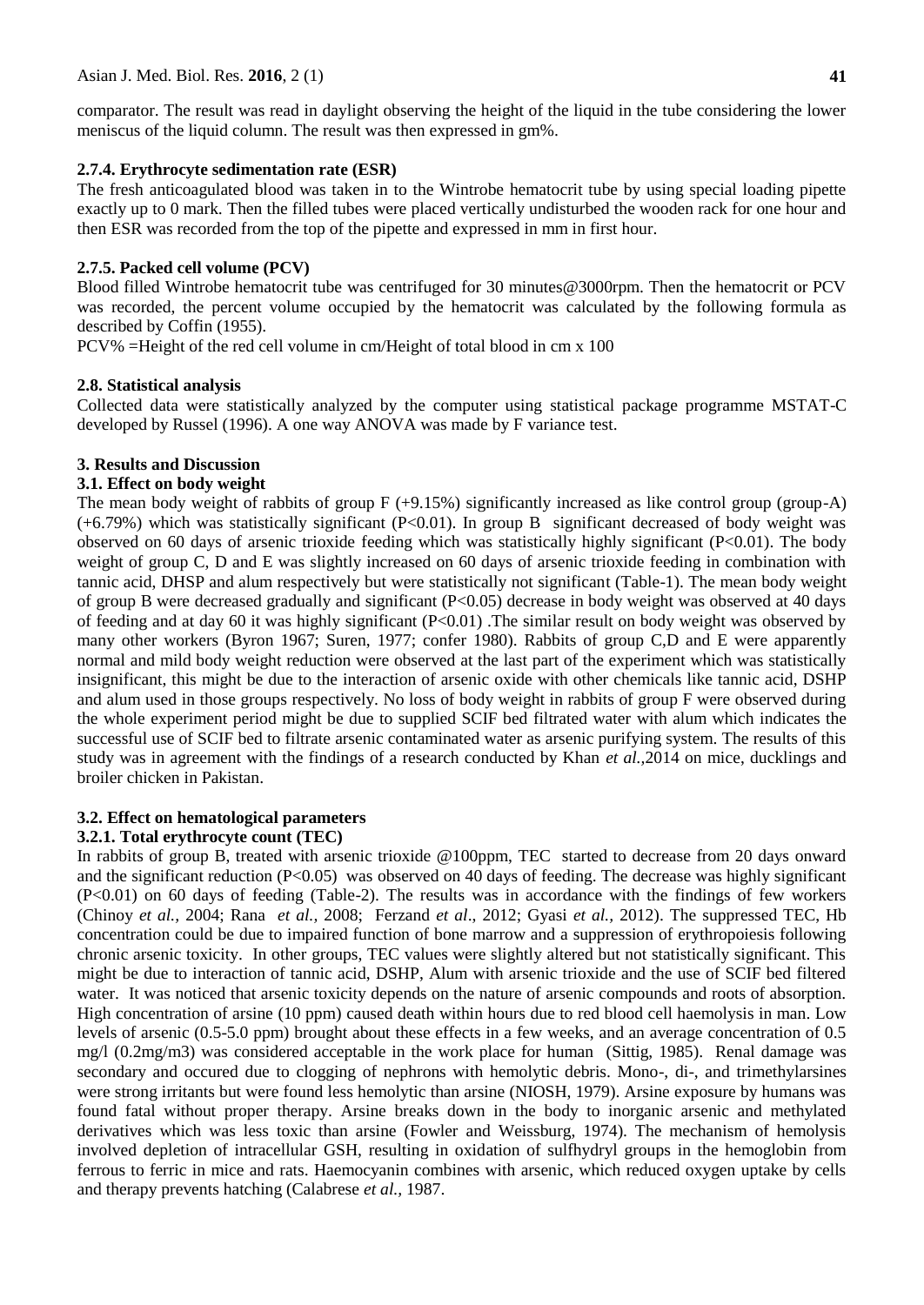| Table 1. Effect of arsenic trioxide along with tannic acid, DSHP, alum and effects of SCIF-bed filtrated water along with alum respectively on body |
|-----------------------------------------------------------------------------------------------------------------------------------------------------|
| weight (gm) and in rabbits.                                                                                                                         |

| Gr.          | Chemicals with dose $\boldsymbol{\&}$ | <b>Pretreatment</b> |                   |                        |                    | <b>During treatment</b> |                                  |                     |              |  |
|--------------|---------------------------------------|---------------------|-------------------|------------------------|--------------------|-------------------------|----------------------------------|---------------------|--------------|--|
|              | route                                 | Day 0               | Day 10            | Day $20$               | Day $30$           | <b>Day 40</b>           | <b>Day 50</b>                    | Day $60$            | % increased/ |  |
|              |                                       |                     |                   |                        |                    |                         |                                  |                     | decreased    |  |
| $\mathbf{A}$ | Control(untreated)                    | $1620 \pm 1.7029$   | $1630 \pm 1.7029$ | $1650 \pm 1.7029$      | $1670 \pm 1.7029$  | $1695 \pm 2.5298$       | $1720 \pm 3.5214$                | $1730 \pm 3.5355$   | $+6.79$      |  |
| B            | Arsenicosis control group             | $1650 \pm 1.7029$   | $1660 \pm 3.7947$ | 1.0000<br>1663+1       | 1600± 1.7029a      | $1550 \pm 3.2275a$      | $1520 \pm 2.0412$ <sup>2</sup> a | $1480 \pm 5.7735$ b | $-10.30$     |  |
|              | $AS_2O_3@100$ ppm orally              |                     |                   |                        |                    |                         |                                  |                     |              |  |
| $\mathbf{C}$ | $AS_2O_3@100$ ppm +Tannic             | $1350 \pm 3.5355$   | $1358 \pm 3.4059$ | $1367 + 3.2249$        | $1373 \pm 3.3823$  | $1376 \pm 3.4059$       | $1368 \pm 3.2249$                | $1360 \pm 3.5355$   | $+0.75$      |  |
|              | acid $@100$ ppm orally                |                     |                   |                        |                    |                         |                                  |                     |              |  |
| D            | $AS_2O_3@100$ ppm +DSHP               | $1715 \pm 3.5355$   | $1719 \pm 3.4059$ | $1725 \pm 3.5355$      | $1730 \pm 3.75355$ | $1726 \pm 3.6878$       | $1722 + 3.8601$                  | $1720 \pm 3.5355$   | $+0.29$      |  |
|              | $@100$ ppm orally                     |                     |                   |                        |                    |                         |                                  |                     |              |  |
| Ε            | $AS_2O_3@100$ ppm + Alum              | $1430 \pm 1.7029$   | $1435 \pm 3.2619$ | $1441 \pm 1$<br>1.3638 | $1444 + 1.4142$    | $1446 \pm 1.5811$       | $1445 \pm 3.5355$                | $1440 \pm 3.5355$   | $+0.69$      |  |
|              | $@100$ ppm orally                     |                     |                   |                        |                    |                         |                                  |                     |              |  |
| $F_{\rm}$    | SCIF-bed filtrated water              | $1420 \pm 1.7029$   | $1423 \pm 2.4083$ | $1428 \pm 3.4059$      | $1433 \pm 1.1402$  | $1439 \pm 3.5355$       | $1445 \pm 1.8439$                | $1550 \pm 1.7029$   | $+9.15$      |  |
|              | $+$ Alum @100ppm orally               |                     |                   |                        |                    |                         |                                  |                     |              |  |

Values above represent the mean  $\pm$  SE of 5 rabbits

a= Mean+ SE of four rabbits

b= Mean+ SE of two rabbits

\* Indicates significant values

\*\* Indicates highly significant values

+ indicates % increased – indicates % decreased.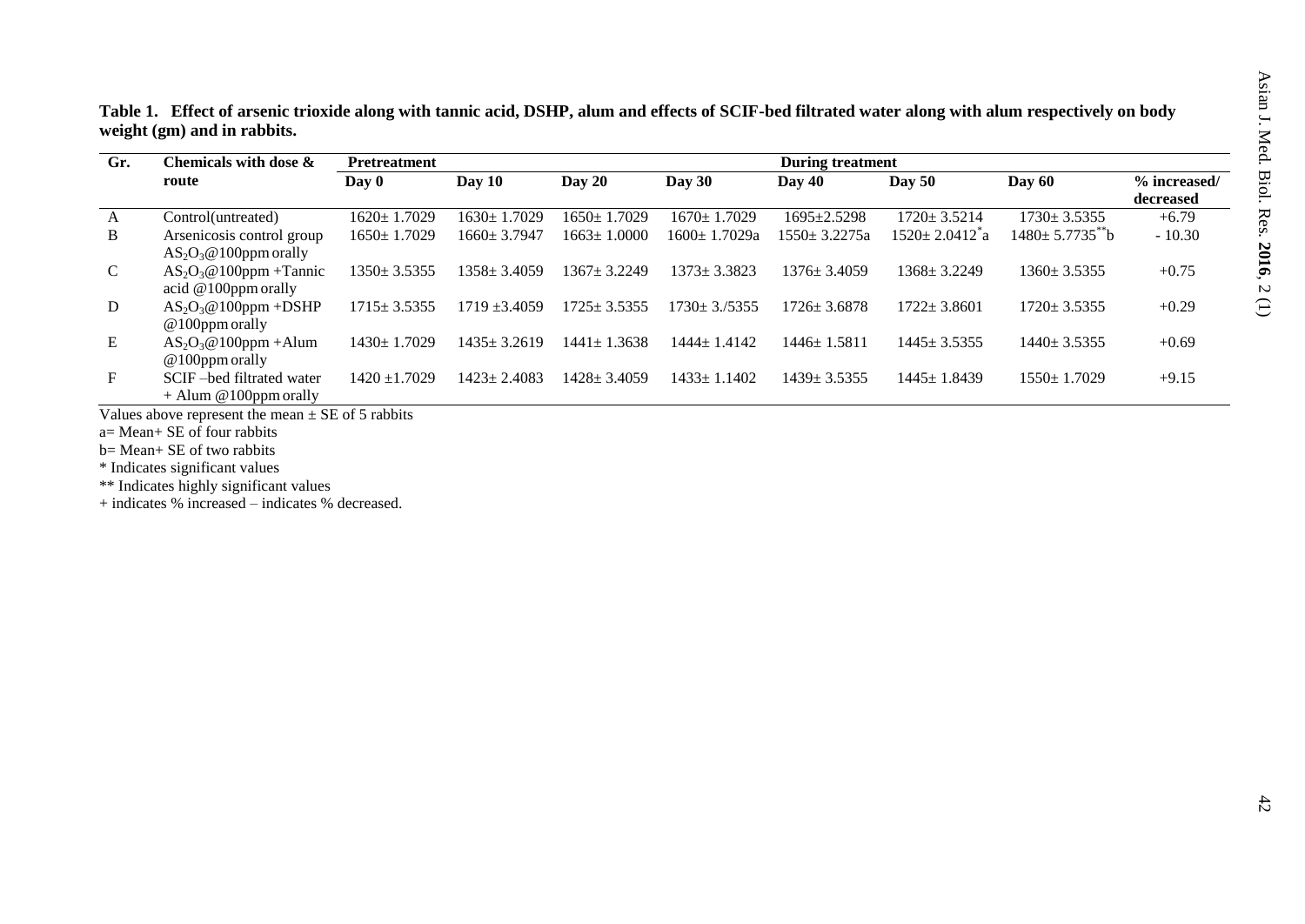| Table 2. Effect of arsenic trioxide along with tannic acid, DSHP, alum and effects of SCIF-bed filtrated water along with alum respectively on total |
|------------------------------------------------------------------------------------------------------------------------------------------------------|
| erythrocyte count(TEC)(X $10^6/\text{mm}^3$ ) and total leukocyte count(TLC)(X $10^6/\text{mm}^3$ ) in rabbits.                                      |

| Gr.          | Chemicals with dose $\&$                              | <b>Pretreatment</b> |                  | <b>During treatment</b> |                   |                                 |                            |                      |                                   |  |  |
|--------------|-------------------------------------------------------|---------------------|------------------|-------------------------|-------------------|---------------------------------|----------------------------|----------------------|-----------------------------------|--|--|
|              | route                                                 | Day 0               |                  | Day 20                  |                   | Day 60                          |                            |                      |                                   |  |  |
|              |                                                       | <b>TEC</b>          | TLC              | TEC                     | <b>TLC</b>        | TEC                             | TLC                        | TEC                  | <b>TLC</b>                        |  |  |
| $\mathbf{A}$ | Control(untreated)                                    | $6.71 \pm 3.415$    | $7.31 \pm 1.703$ | $6.79 \pm 3.536$        | $7.26 \pm 1.0000$ | $6.81 \pm 3.536$                | $7.22 \pm 1.158$           | $6.83 \pm 3.302$     | $7.17 \pm 1.140$                  |  |  |
| B            | Arsenicosis control group<br>$AS_2O_3@100$ ppm orally | $6.31 \pm 3.536$    | $6.83 \pm 1.140$ | $6.20 \pm 3.536$        | $7.17 \pm 1.703$  | $5.81 \pm 4.301$ <sup>2</sup> a | $8.92 \pm 1.140^{\circ}$ a | $4.86 \pm 5.774$ $b$ | $11.83 \pm 1.844$ <sup>**</sup> b |  |  |
| $\mathbf C$  | $AS_2O_3@100$ ppm + Tannic<br>acid $@100$ ppm orally  | $6.41 \pm 3.406$    | $7.02 \pm 7.071$ | $6.38 \pm 3.302$        | $6.21 \pm 1.581$  | $6.33 \pm 3.302$                | $6.58 \pm 1.140$           | $6.30 \pm 3.536$     | $6.84 \pm 1.703$                  |  |  |
| D            | $AS_2O_3@100$ ppm +DSHP<br>$@100$ ppm orally          | $6.53 \pm 3.302$    | $6.91 \pm 1.304$ | $6.49 \pm 3.406$        | $6.73 \pm 8.602$  | $6.45 \pm 3.536$                | $6.52 \pm 1.140$           | $6.42 \pm 4.050$     | $6.43 \pm 1.140$                  |  |  |
| E            | $AS_2O_3@100$ ppm + Alum<br>$@100$ ppm orally         | $6.39 \pm 2.915$    | $6.39 \pm 1.304$ | $6.33 \pm 2.267$        | $6.28 \pm 1.140$  | $6.21 \pm 3.415$                | $6.12 \pm 1.140$           | $6.15 \pm 3.406$     | $6.01 \pm 0.1858$                 |  |  |
| $F_{\rm}$    | SCIF-bed filtrated water<br>$+$ Alum @100ppm orally   | $6.65 \pm 3.536$    | $6.57 + 7.071$   | $6.71 \pm 3.501$        | $6.38 \pm 1.140$  | $6.72 \pm 3.696$                | $6.21 \pm 1.844$           | $6.73 \pm 3.302$     | $6.19 \pm 2.0225$                 |  |  |

Values above represent the mean  $\pm$  SE of 5 rabbits

a= Mean+ SE of four rabbits

b= Mean+ SE of two rabbits

\* Indicates significant values

\*\* Indicates highly significant values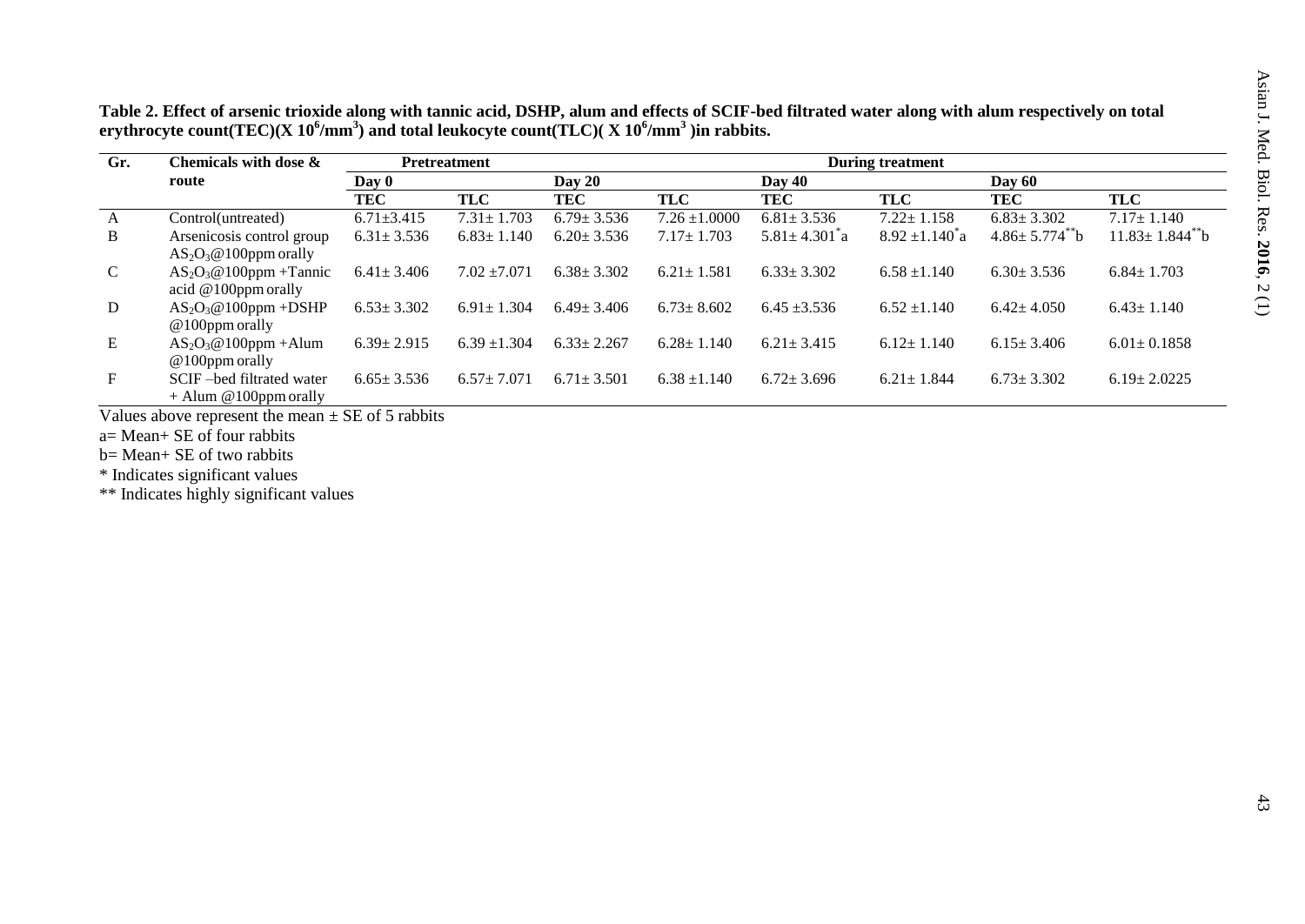| Gr.          | <b>Chemicals with</b> |             | <b>Pretreatment</b> |            | <b>During treatment</b> |             |            |              |             |               |                |                |                              |
|--------------|-----------------------|-------------|---------------------|------------|-------------------------|-------------|------------|--------------|-------------|---------------|----------------|----------------|------------------------------|
|              | dose & route          | Day 0       |                     |            | Day $20$                |             |            | Day 40       |             |               | Day $60$       |                |                              |
|              |                       | Hb          | <b>PCV</b>          | <b>ESR</b> | <b>H<sub>b</sub></b>    | <b>PCV</b>  | <b>ESR</b> | Hb           | <b>PCV</b>  | ESR           | Hb             | <b>PCV</b>     | <b>ESR</b>                   |
| $\mathbf{A}$ | Control(untreated)    | $13.93 \pm$ | $41.55\pm$          | $2.0 \pm$  | $13.88\pm$              | $41.56 \pm$ | $2.0\pm$   | $13.84 \pm$  | $41.43 \pm$ | 2.01          | $13.81\pm$     | $41.20 \pm$    | $2.0 \pm 31.140$             |
|              |                       | 0.7071      | 0.7071              | 0.3225     | 0.7071                  | 0.7071      | 0.3302     | 0.7071       | 0.7071      | $\pm 1.030$   | 0.7071         | 0.7071         |                              |
| B            | Arsenicosis control   | $12.74 \pm$ | $41.03 \pm$         | $2.0\pm$   | $12.07 \pm$             | $40.03 \pm$ | $3.67 \pm$ | $10.58 \pm$  | $37.18 \pm$ | $7.97 \pm$    | $8.0 \pm$      | $32.83 \pm$    | 13.39                        |
|              | group                 | 0.7071      | 0.7071              | 0.2702     | 0.7071                  | 0.7071      | 0.3178     | $1.732^{*}a$ | 0.8124      | $0.7071^{*}a$ | $0.5774^{**}b$ | $0.5099^{**}b$ | $\pm 1.0000$ <sup>**</sup> b |
|              | $AS_2O_3@100$ ppm     |             |                     |            |                         |             |            |              |             |               |                |                |                              |
|              | orally                |             |                     |            |                         |             |            |              |             |               |                |                |                              |
| $\mathbf C$  | $AS_2O_3@100$ ppm     | $12.63 \pm$ | $41.11 \pm$         | $2.0\pm$   | $12.45 \pm$             | $41.07\pm$  | 2.0        | $12.29 \pm$  | $40.61 \pm$ | $2.11 \pm$    | $12.03\pm$     | $40.03 \pm$    | $2.17 \pm 1.140$             |
|              | $+T$ annic acid       | 0.7071      | 0.7071              | 0.1304     | 0.7071                  | 0.7071      | ±7.810     | 0.7071       | 0.6881      | 1.140         | 0.7071         | 0.7071         |                              |
|              | $@100$ ppm orally     |             |                     |            |                         |             |            |              |             |               |                |                |                              |
| D            | $AS_2O_3@100$ ppm     | $12.86 \pm$ | $41.19 \pm$         | $2.0\pm$   | $12.71 \pm$             | $41.10 \pm$ | 2.0        | $12.51 \pm$  | $40.63\pm$  | $2.09\pm$     | $11.98 \pm$    | $39.97 \pm$    | $2.14 \pm 7.071$             |
|              | + $DSHP$ @100ppm      | 0.1129      | 0.7071              | 0.1844     | 8.746                   | 0.7071      | ±1.0000    | 9.818        | 0.7071      | 1.414         | 3.072          | 0.7071         |                              |
|              | orally                |             |                     |            |                         |             |            |              |             |               |                |                |                              |
| E            | $AS_2O_3@100$ ppm     | $12.83\pm$  | $41.78 \pm$         | $2.0\pm$   | $12.61 \pm$             | $41.71 \pm$ | $2.0+$     | $12.11 \pm$  | $41.36\pm$  | 2.04          | $11.90 \pm$    | $41.11 \pm$    | $2.13 \pm 1.140$             |
|              | $+$ Alum @100ppm      | 0.7071      | 0.7071              | 0.1612     | 0.7071                  | 0.7071      | 3.302      | 0.7071       | 0.7071      | ±4.341        | 0.7376         | 0.7071         |                              |
|              | orally                |             |                     |            |                         |             |            |              |             |               |                |                |                              |
| $\mathbf{F}$ | SCIF-bed filtrated    | $12.97 \pm$ | $41.33 \pm$         | $2.0\pm$   | $12.94 \pm$             | 41.41 $\pm$ | $2.0\pm$   | $12.88 \pm$  | $41.28 \pm$ | 2.0           | $12.82+$       | $41.17 \pm$    | $2.01 \pm 7.071$             |
|              | water $+$ Alum        | 0.7071      | 0.7071              | 1.000      | 0.7071                  | 0.7071      | 7.071      | 0.7071       | 0.7071      | ±1.281        | 0.7071         | 0.7071         |                              |
|              | $@100$ ppm orally     |             |                     |            |                         |             |            |              |             |               |                |                |                              |

**Table 3. Effect of arsenic trioxide along with tannic acid, DSHP, alum and effects of SCIF-bed filtrated water along with alum respectively on hemoglobin content(gm%),Packed cell volume(PCV%) and erythrocyte sedimentation rate(mm in 1st hour)in rabbits.**

Values above represent the mean  $\pm$  SE of 5 rabbits

a= Mean+ SE of four rabbits

b= Mean+ SE of two rabbits

\* Indicates significant values, \*\* Indicates highly significant values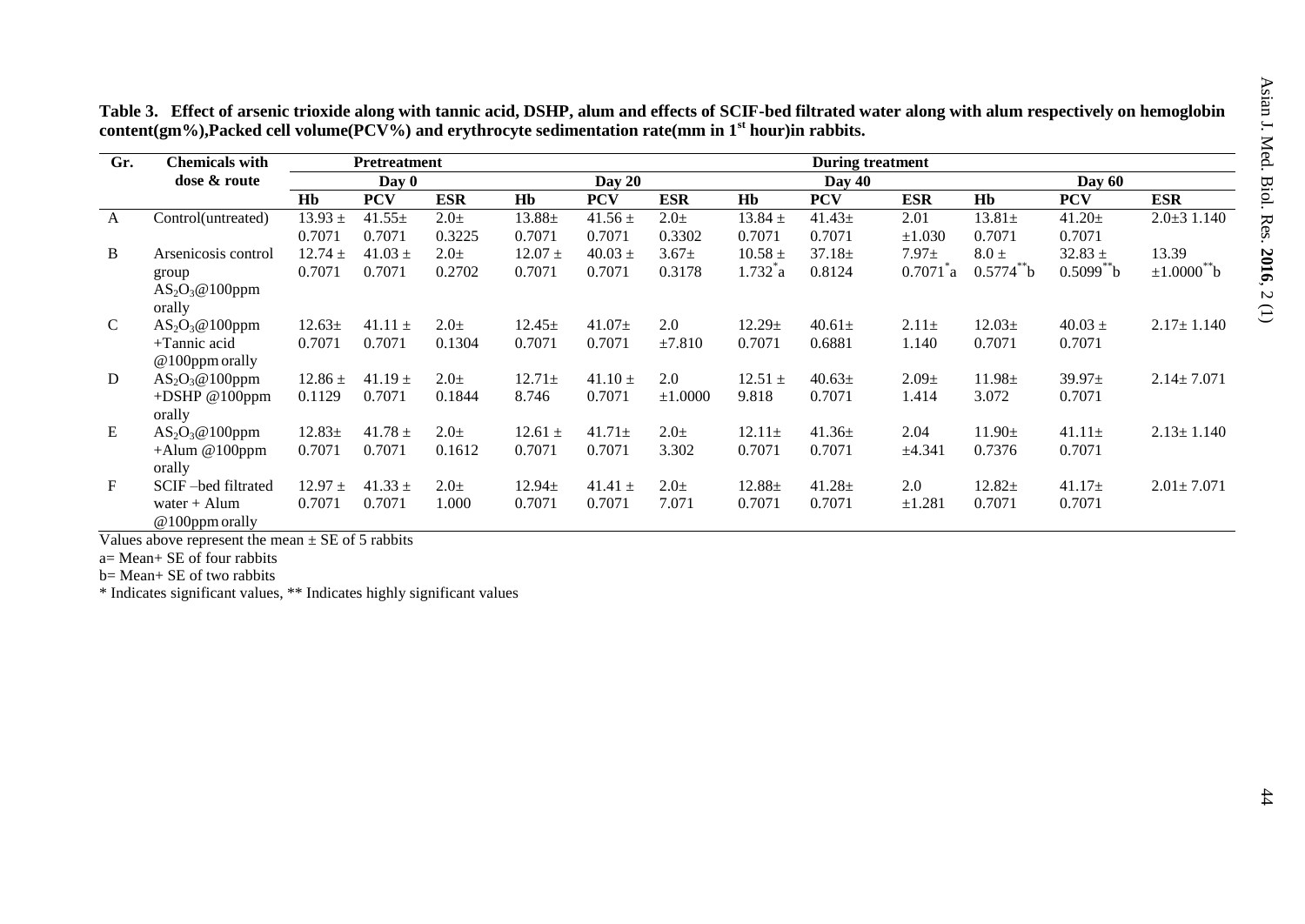#### **3.2.2. Total leukocyte count (TLC)**

In rabbits of group B, treated with arsenic trioxide @100ppm, the TLC count was increased from day 20, from day 40 it was significant (P<0.05) and from day 60 it was highly significant (P<0.01) (Table-2). The results was in accordance with the findings of yeasmin *et al.,* (2011) and Sarker *et al.,* (2012) in mice but dissimilar to the findings of Ferzand *et al.,* (2012); Gyasi *et al.,* 2012 in mice. This might be due to counteract the poisonous effect of arsenic, duration of exposure and dose variability. The haematopoietic system was also affected by both short-and long-term arsenic exposures. Anemia and leukopenia were common effects of poisoning and have been reported as resulting from acute, intermediate and chronic oral exposures (Armstrong *et al.,* 1984). These effects might be due to a direct haemolytic or cytotoxic effect on the blood cells (Lerman *et al.,* 1980). In other groups, TEC values were not altered significantly. This might be due to interaction of tannic acid, DSHP, Alum with arsenic trioxide and the use of SCIF bed filtered water.

#### **3.2.3. Hemoglobin content (Hb content)**

In rabbits of group B, treated with arsenic trioxide @100ppm, hemoglobin content started to reduce from day 20 onward and on days 40 amount decreased was significant (P<0.05). However, highly significant (P<0.01) change was observed at 60 days of feeding (Table-3). The results was in accordance with the findings of Blair *et al.,* (1990); Ferzand *et al.,* (2012); Gyasi *et al.,* (2012) and Sarker et al., (2012). In the same type of studies conducted by Breton *et al.,* (2006) and Gupta and Flora (2006) and they examined the hematological alteration due to arsenic and their results were correlated with our results that TEC and Hb was decreased. This could be due to binding ability of arsenic to Hb that led to inhibition of heme synthesis pathway. PCV decreasement was the result of the decreasement of prior parameters. In other groups, hemoglobin content was slightly altered but not statistically significant. This might be due to interaction of tannic acid, DSHP, Alum with arsenic trioxide and the use of SCIF bed filtered water.

#### **3.2.4. Packed cell volume (PCV)**

In rabbits of group B, treated with arsenic trioxide @100ppm, the PCV value started to decrease from day 20 onward, from day 40 reduction was significant  $(P<0.05)$  and from day 60 it was highly significant  $(P<0.01)$ . The result was in accordance with the findings of Islam *et al.,* (2011). The decrease in PCV could be due to reduction of red marrow in chronically exposed animals. In other groups, the PCV values were not altered significantly (Table-3).

#### **3.2.5. Erythrocyte sedimentation rate (ESR)**

In rabbits of group B, treated with arsenic trioxide @100ppm, the ESR values was increased from day 20, significant (P<0.05) increased from day 40 and from day 60 it was highly significant (P<0.01). The result was in accordance with the findings of Islam *et al.,* (2011). This increase ESR value might be due to the alterations of the other parameters of blood. In other groups, TEC values were not altered significantly (Table-3).

#### **4. Conclusions**

Treatment with arsenic oxide at low doses has harmful effects on experimental animals including hematological alterations. Therefore, intake of alum treated SCIF bed filtered water might be helpful to reduce the body burden of arsenic toxicities.

#### **Conflict of interest**

None to declare.

#### **References**

Ahrar K, IH Hafiz, S Adeel, ZK Muhammad and ZA Rao, 2014. Toxico-Pathological Aspects of Arsenic in Birds and Mammals: A Review. Int. j. Ag. Biol., 16 :1213 -1224.

- Armstrong CW, RB Stroube, T Rubio and W S Beckett, 1984. Outbreaks of fatal arsenic poisoning caused by contaminated drinking water. Arch. Environ. Health, 39: 274-279.
- Bazargani TT, JA Ashrafihelan, and J Salar-amoli, 2007. Arsenic poisoning in a dairy herd in Isfahan. Iran Vet. J., 3: 77–83.
- Biswas U, S Sarkar, MK Bhowmik, AK Samanta and S Biswas, 2000. Chronic toxicity of arsenic in goats: Clinicobiochemical changes, pathomorphology and tissue residues. Small Rumin. Res., 38: 229–235.
- Blair PC, MB Thompson, M Bechtold, RE Wilson, MP Moorman, BA Fowler, 1990. Evidence for oxidative damage to red blood cells in mice induced by arsine gas. *Toxicol.,* 63: 25-34.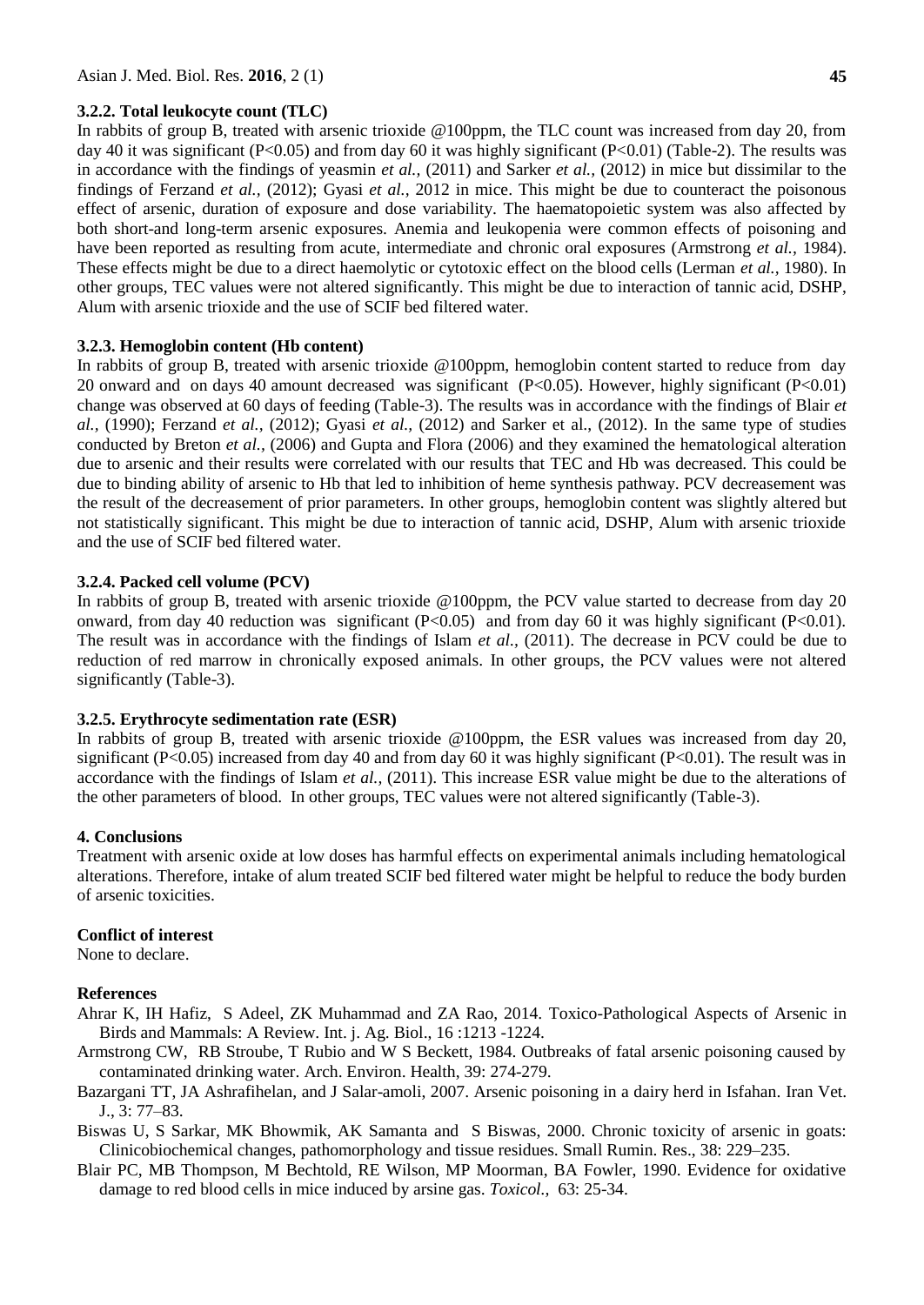- Breton CV, EA Houseman, ML Kile, Q Quamruzzaman, M Rahman, G Mahiuddin, and DC Christiani, 2006. Gender-Specific Protective Effect of Hemoglobin on Arsenic-Induced Skin Lesions. Cancer Epidemiol. Biomark. Prev., 15: 902-907.
- Byron WR, GW Bierbower, JB Brouwer, and WH Hansen, 1967. Pathologic changes in rats and dogs from twoyear feeding of sodium arsenite or sodium arsenate. Toxicol. Applied Pharmacol., 10: 132-147.
- Calabrese EJ, PT Kostecki, CE Gilbert, 1987. How much soil do children eat? An emerging consideration for environmental health risk assessment. Comments Toxicol. pp. 229-241.
- Chakraborti D, MM Rahman, B Das, M Murrill, S Dey, SC Mukherjee, RK Dhar, BK Biswas, UK Chowdhury, S Roy, S Sorif, M Selim, M Rahman and Q Quamruzzaman, 2010. Status of groundwater arsenic contamination in Bangladesh: A 14-year study report. Water Res., 44: 5789-5802.
- Chinoy NJ, K Tewari and DD Jhala, 2004. "Fluoride and/or Arsenic Toxicity in Mice Testis with Formation of Giant Cells and Subsequent Recovery by Some Antidotes", Fluoride. 37: 172-184.
- Confer AW, BC Ward, and FA Hines, 1980. Arsenilic acid toxicity in Rabbits. Lab. Anim. Sci., 30: 234-236.
- Coffin DI, 1955. Manual veterinary clinical Pathology 3<sup>rd</sup> ed. Comstock Publishing Associates. Inc. Newwork pp. 116-157.
- Doyle JJ and JE Spaulding, 1978. Toxic and essential trace elements in meat—A review. J. Anim. Sci., 47: 398– 419.
- Eisler R, 1988. Arsenic Hazards to Fish, Wildlife, and Invertebrates: A Synoptic Review. U.S. Fish and Wildlife Service Patuxent, Wildlife Research Center Laurel, MD 20708. Contaminant Hazard Reviews Report No. 12.
- Ferzand R, AG Javaid, S Shamim and A Qurban, 2008. Histological and hematological disturbance caused by arsenic toxicity in Mice model. Pak. J. of Biol. Sci., 11: 1405-1413.
- Fowler B A, and J B Weissburg,1974. Arsine poisoning. N. Engl. J. Med., 291: 1171-1174.
- Gupta R and SJS Flora, 2006. Protective effects of fruit extracts of Hippophae rhamnoides against arsenic toxicity in Swiss albino mice. Human Exp. Toxicol., 25: 285-295.
- Gyasi SF, E Awuah, A John, JA Larbi, GA Koffuor and OA Osei, 2012. Clinical, Hematological and Histopathological Responses to Arsenic Toxicity in ICR Mice Using Arsenic Levels Synonymous to Buruli Ulcer Endemic Communities in the Amansie West District of Ghana. Euro. J. Exp. Biol., 2: 683-689.
- Hossain MF, 2006. Arsenic contamination in Bangladesh An overview. Agril. Eco. & Environ., 113: 1-16.
- Hosseinpourfeizi MA, M Mosaferi, S Dastgiri, Sh Zolali, N Pouladi, and P Azarfam, 2007. Contamination of drinking water with arsenic and its various health effects in the Village of Ghopuz. Iran J. Epidemiol., 3: 19– 24.
- Islam MT, S Parvin, M Pervin, ASM Bari and MAHNA Khan , 2011. Effects of chronic arsenic toxicity on the haematology and histoarchitecture of female reproductive system of black bengal goat. Bangl. J. Vet. Med.,  $9:59-66$
- Jubb KVF, PC Kennedy and N Palmer, 1985. Pathology of Domestic Animals. 3<sup>rd</sup> ed. Academic Press, San Diego, Vol.1, pp. 274–6 and Vol. 2, p.42.
- Lerman BB, N Ali and D Green, 1980. Megaloblastic dyserythropoietic anaemia following arsenic ingestion. Ann. Clin, Lab. Sci., 10: 515-517.
- Mukherjee S, D Das, S Darbar, M Mukherjee, Das AS and C Mitra, 2004. Arsenic trioxide generates oxidative stress and islet cell toxicity in rabbit. Curr Sci., 86: 854–857.
- Mandal BK and KT Suzuki, 2002. Arsenic round the world: A review. Talanta 58: 201–235.
- Mosaferi M, H Taghipour, AM Hassani, M Borghei, Z Kamali, and A Ghadirzadeh, 2008. Study of arsenic presence in drinking water sources: A case study. Iran J. Health Environ., 1: 19–28.
- Ng JC, J Wang, and A Shraim, 2003. A global health problem caused by arsenic from natural sources. Chemosphere 52: 1353–1359.
- National Institute of Occupational Safety and Health (NIOSH). Arsine (Arsenic Hydroxide) poisoning in the workplace. Current Intelli. Bull. 32, NIOSH, Cincinnati, OH, 1979.
- Rana T, AK Bera, S Das, D Bhattacharya, Bandyopadhyay S, D Pan, and SK Das . 2010: Effect of chronic intake of arsenic-contaminated water on blood oxidative stress indices in cattle in an arsenic-affected zone. Ecotoxicol. Environ. Saf., 73: 1327–1332.
- Rana TS, T Sarkar, M Mandal and S Batabyal, 2008. Haematobiochemical profiles of affected cattle at arsenic prone zone in Haringhata block of Nadia District of West Bengal in India. Int. J. Hematol., 4: 2.
- Radostits OM, CC Gay, KW Hinchcliff and PD Constable, 2007. Veterinary Medicine*.* 10th ed. Saundrs London, pp. 1808–1811.
- Russel D, 1996. MSTAT Director. Crop and Soil Science Department, Michigan State University, USA.